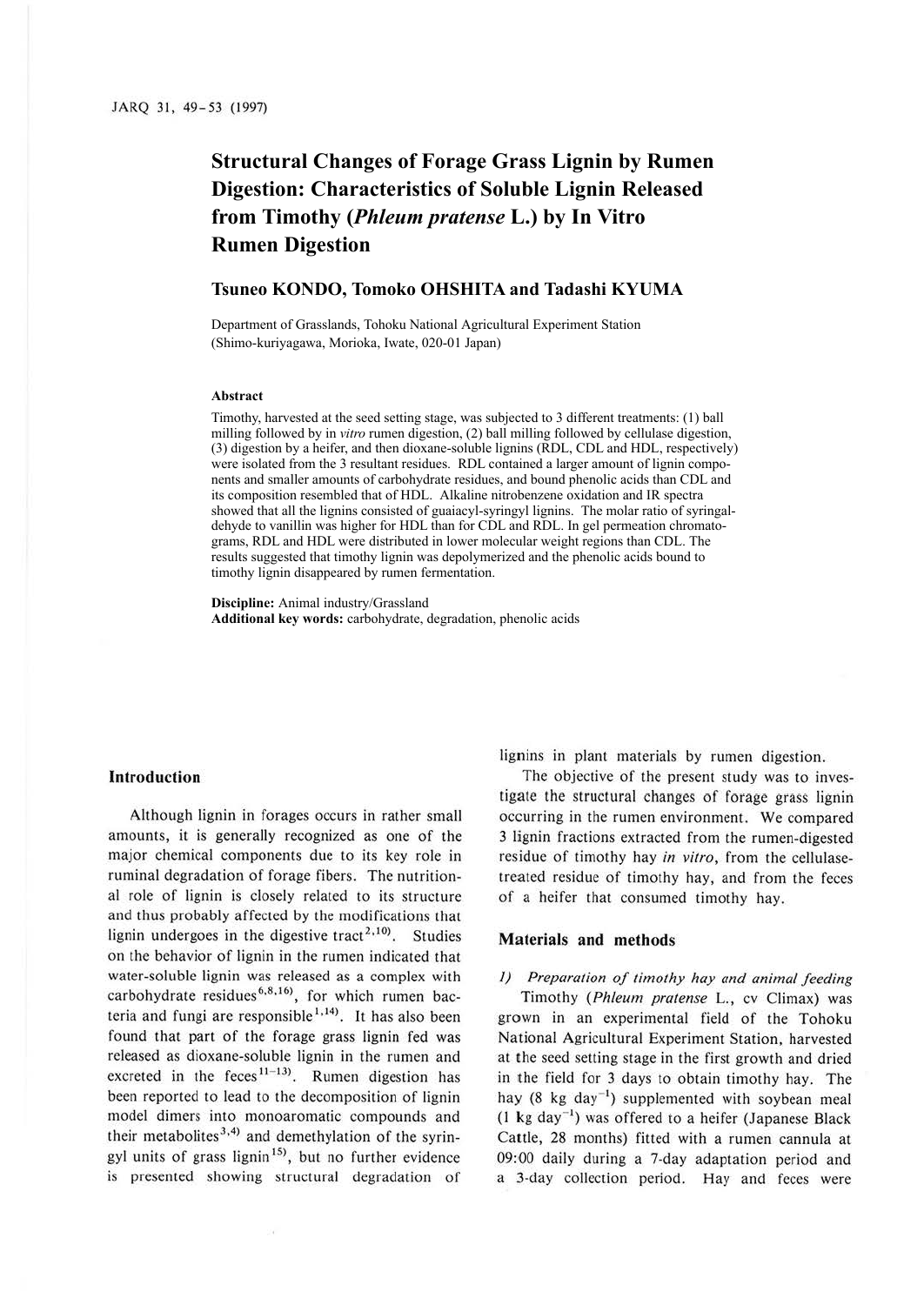sampled during the collection period and their representative samples were dried at 55°C. The dried hay and fecal samples were ground with a Wiley mill to pass a I mm screen. The chemical composition of the timothy hay (g  $kg^{-1}$  DM) was as follows: crude protein 43 g  $kg^{-1}$  DM, neutral detergent fiber 735 g  $kg^{-1}$  DM, acid detergent fiber 441 g  $kg^{-1}$ DM and acid detergent lignin 81 g  $kg^{-1}$  DM.

# *2) Isolation of dioxane-soluble lignin fractions*  (I) Isolation from timothy

The hay sample was boiled with  $80\%$  (v/v) ethanol under reflux for I h, filtered on a filter paper and washed with 80% (v/v) ethanol. After drying on silica gel under reduced pressure, the ethanol-extracted residue was finely ground with a porcelain ball-mill for 10 days and then extracted with  $90\%$  (v/v) dioxane for 24 h. The dioxane-extracted and air-dried residue was divided into 2 parts; one was subjected to enzymatic hydrolysis and the other to *in vitro*  rumen digestion.

One part (15 g) was treated with Cellulase ONOZUKA RS (Yakult Honsha Co., LTD, *50* mg  $g^{-1}$  residue) in 50 mM acetate buffer (pH 4.5) at 40°C under toluene atmosphere for 72 h. The insoluble residue after the enzymatic hydrolysis was collected by centrifugation  $(20,000 \times g, 20 \text{ min})$ , washed with water and freeze-dried. The dried residue was extracted with  $90\%$  (v/v) dioxane at room temperature for 24 h. The dioxane extract, after drying by evaporation, was dissolved in  $90\%$  (v/v) acetic acid and then precipitated in water. The precipitated lignin was further purified by dissolution in 90% (v/v) acetic acid followed by precipitation in ethyl ether to give cellulase-digested lignin (CDL).

The other part was digested in rumen liquor *in*  vitro as described by Goering and Van Soest<sup>9)</sup>, except that the operation was performed on a large scale (sample size: 15 g, buffer: 1,200 mL, rumen liquor: 300 mL) for 72 h. The rumen liquor used was taken at 14:00 from the fistulated heifer that received the timothy hay and soybean meal. The digested residue was collected by centrifugation  $(20,000 \times g, 20 \text{ min})$ , washed with water and freezedried. Dioxane-soluble lignin (rumen-digested lignin, RDL) in the residue was extracted and purified as described above.

# (2) Isolation from feces

After pre-extraction with ethyl ether, the fecal sample was extracted with 90% dioxane for 48 h at room temperature, and the dioxane extract was

dried under reduced pressure to give crude heifer digested lignin (HDL). The crude HDL was dissolved into 90% acetic acid and precipitated into ethyl ether. After drying, the precipitate was suspended in water to remove water-soluble contaminants. The insoluble material was collected by centrifugation and purified by dissolution into acetic acid followed by precipitation into ethyl ether.

## *3) Chemical analysis*

Klason lignin content was determined by hydrolysis with 72% (w/w) sulfuric acid followed by hydrolysis with 3% (w/w) sulfuric acid and total carbohydrates were assayed in the *3010* sulfuric acid hydrolysate by the phenol-sulfuric acid method<sup>7)</sup>. Ester- and ether-linked phenolic acids were extracted by saponification with I N NaOH and by subsequent acid hydrolysis with a dioxane-2 N HCl mixture  $(9:1 \text{ v/v})^{12}$ , respectively, and analyzed by  $HPLC<sup>11</sup>$ . Alkaline nitrobenzene oxidation was performed as previously described $12$  and the phenolic aldehydes produced were analyzed by HPLC. Chemical analysis was performed in duplicate.

### 4) UV *and* JR *spectroscopy*

UV spectra were recorded for a solution in 90% dioxane on a Shimadzu UV 3000 spectrophotometer. IR spectra were recorded for KBr discs on a Hitachi 270-50 lR spectrophotometer.

## *5) Gel permeation chroma1ography (GPC)*

Molecular size distributions were determined by gel permeation chromatography with a Shimadzu LC-6A GPC system<sup>13)</sup>. The lignin preparations were eluted on Shodex GPC KD-802.5 column with dimethylformamide containing 10 mM LiCI at a flow rate of 0.5 mL at 50°C. The column effluent was detected with a UV monitor (280 nm).

#### **Resulls**

The degradability of the ball-milled timothy by cellulase hydrolysis was 65.0% and the digestibility determined by the *in vitro* method was 71.2%. The yields of CDL and RDL were 418 and 200 g  $kg^{-1}$ dioxane-extracted residue, respectively. No significant amount of dioxane-soluble lignin could be isolated from the rumen liquor used for the *in vitro* experiment.

The chemical composition of the dioxane-soluble lignins is given in Fig. I. CDL contained 708 g Klason lignin kg<sup>-1</sup>, 189 g total carbohydrates kg<sup>-1</sup>,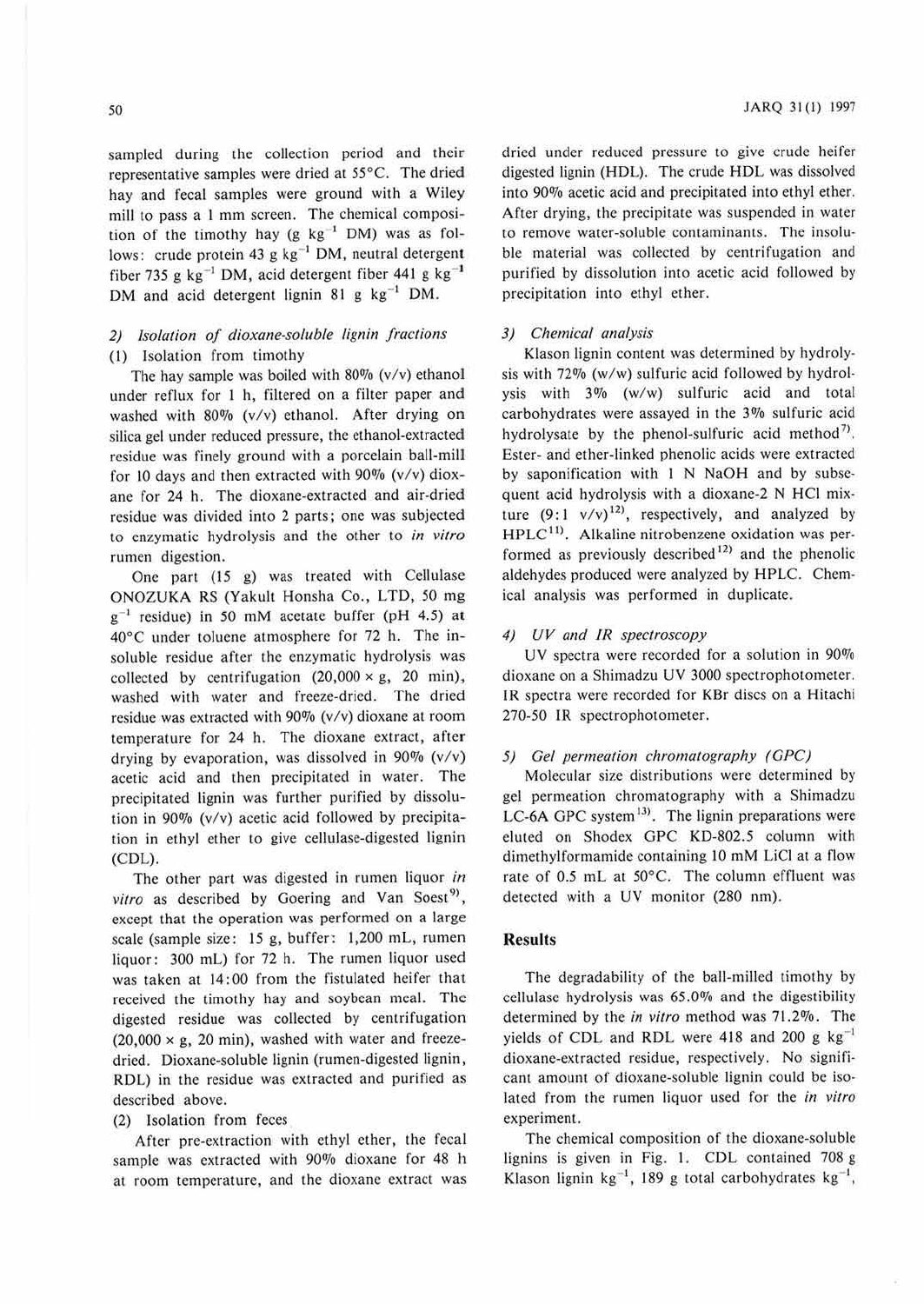

Fig. 1. Chemical composition of cellulase-digested lignin (CDL), rumen-digested lignin (RDL) and heifer-digested lignin (HDL) from timothy



Fig. 2. UV spectra of cellulase-digested lignin (CDL), rumen-digested lignin (RDL) and heifer-digested lignin (HDL) from timothy

and 26 g total bound phenolic acids  $kg^{-1}$ . RDL contained a smaller amount of total carbohydrates, and bound phenolic acids than COL and showed a composition similar to that of HDL. In the UV spectra (Fig. 2), CDL showed a strong peak around 320 nm attributable to bound phenolic acids, which is in agreement with the analytical data. The results of



Fig. 3. JR spectra of cellulase-digested lignin (CDL), rumen-digested lignin (RDL) and heifer-digested lignin (HDL) from timothy

nitrobenzene oxidation (Table l) and the IR spectra (Fig. 3) indicated that all the dioxane-soluble lignins consisted of guaiacyl-syringyl Jignins. Although CDL produced a larger quantity of phenolic aldehydcs upon oxidation than RDL, there was no appreciable difference in the molar ratio of syringaldehyde (S) to vanillin (V) between the 2 lignins. HDL showed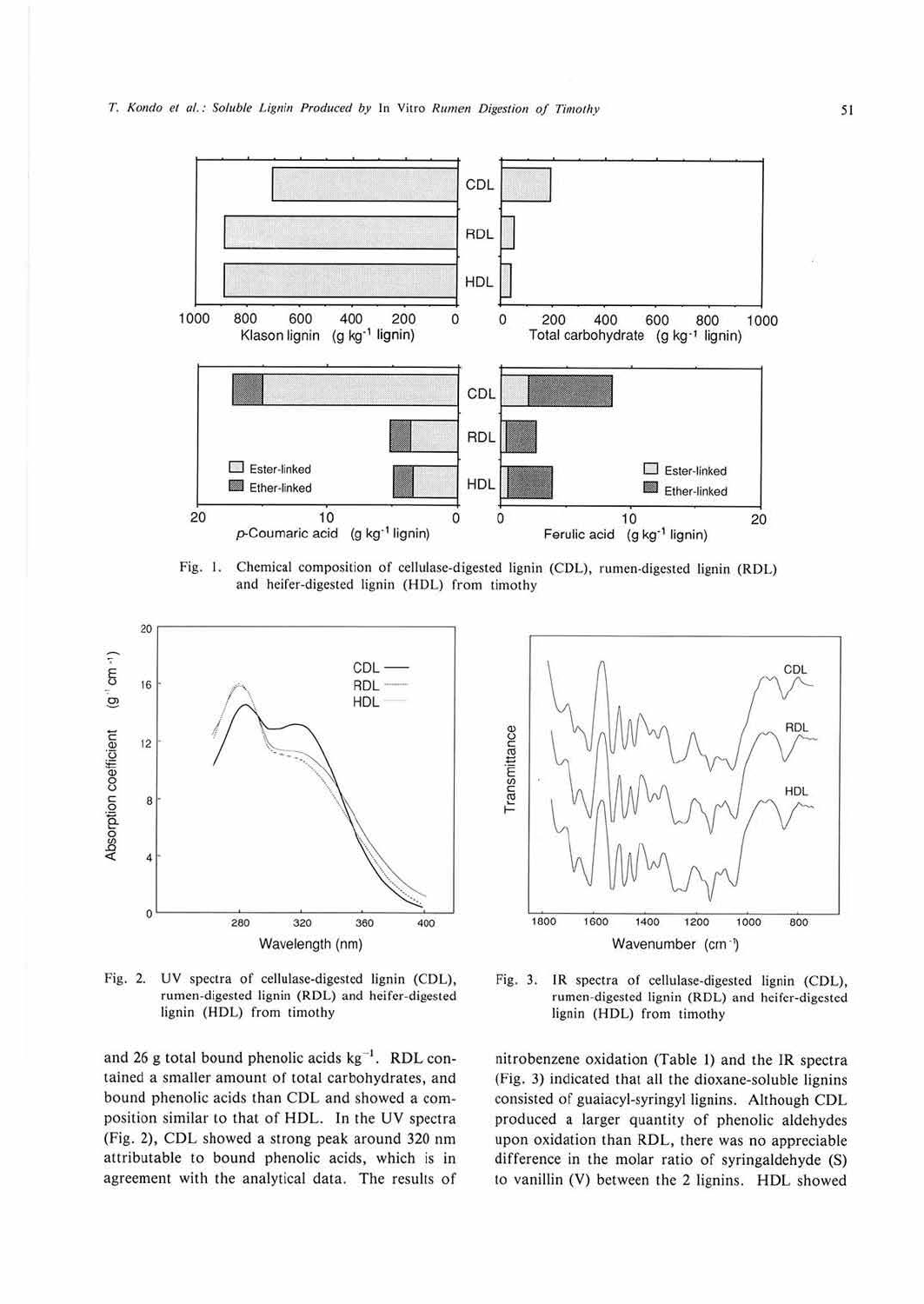|                                                                    | <b>CDL</b>     | <b>RDL</b>     | HDL            |
|--------------------------------------------------------------------|----------------|----------------|----------------|
| Yield (g $kg^{-1}$ Klason lignin in lignin fraction) <sup>a)</sup> |                |                |                |
| $p$ -Hydroxybenzaldehyde                                           | $10.9 \pm 0.5$ | $6.1 \pm 0.1$  | $5.1 \pm 0.1$  |
| Vanillin (V)                                                       | $110 \pm 4.6$  | $94.7 \pm 0.2$ | $81.5 \pm 1.0$ |
| Syringaldehyde (S)                                                 | $102 \pm 4.4$  | $85.6 \pm 0.0$ | $84.6 \pm 1.8$ |
| Total                                                              | $223 + 9.4$    | $186 \pm 0.3$  | $171 \pm 1.9$  |
| Molar ratio of S/V                                                 | 0.77           | 0.76           | 0.87           |

Table 1 Nilrobenzene oxidation products of cellulase-digested lignin (COL), rumen-digested lignin (RDL) and heifer-digested lignin (HDL) from timothy

a): Mean± SE for duplicate determinations.



Fig. 4. Gel permeation chromatograms of cellulase-digested lignin (CDL), rumen-digested lignin (RDL) and heifer-digested lignin (HDL) from timothy

a slightly higher molar ratio of S to V than CDL and RDL. Definite differences were observed in the molecular size distribution among the 3 lignin fractions (Fig. 4). CDL was distributed in a higher molecular size region than RDL and HDL. About 30% of CDL, based on the area ratio of the chromatogram, was eluted at the void volume. HDL showed an additional peak in a lower molecular size region. Saponification (I N NaOH, 25°C, for 16 h) did not substantially affect the differences in molecular size distribution among the 3 lignins, although saponification reduced the total amount of carbohydrates from 189 to 39 g  $kg^{-1}$  for CDL, from 50 to 21 g  $kg^{-1}$  for RDL and from 37 to 18 g  $kg^{-1}$ for HDL.

# **Discussion**

Lignin modifications occurring in the rumen environment have been often reported and the major modification observed was solubilization of lignin. Release of lignin due to solubilization was considered to result from the degradation of surrounding polysaccharides in the rumen<sup>5,6)</sup>. Although CDL and RDL were released from the same timothy sample, the 2 lignin fractions differed in chemical and physical properties. The lower levels of phenolic acids in RDL than in CDL suggest that phenolic acids arc removed or degraded from timothy lignin by rumen fermentation. This assumption is consistent with the similarity in the composition of RDL and HDL. RDL was composed of lower molecular size fragments than CDL. Furthermore, a similar difference in molecular size distribution was observed for the saponified lignins with fewer associated carbohydrate residues. Consequently, RDL probably consisted of lignin fragments with lower molecular sizes than CDL, suggesting that timothy lignin was depolymerized by rumen digestion.

### **References**

I) Akin, D. E. & Benner, R. (1988): Degradation of polysaccharide and lignin by ruminal bacteria and